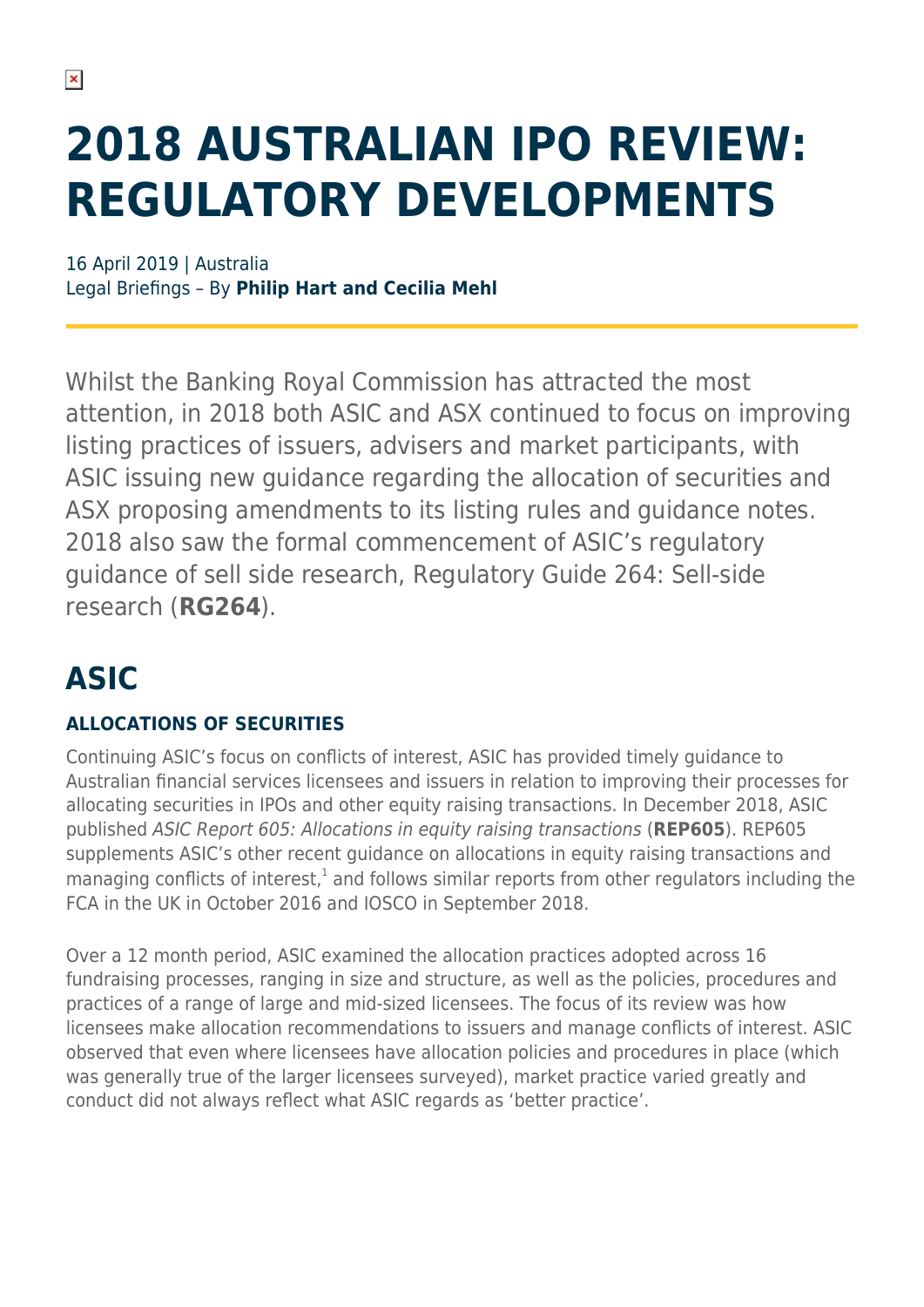REP605 details a number of suggestions for improving allocation practices, including that licensees engage with the issuer throughout the transaction to better understand the issuer's objectives (and ensure such objectives take priority over the licensee's interests and business relationships), disclose to the issuer and manage any potential conflicts of interest (for example proposed allocations to related investment managers or employees/principal accounts of the licensee – the latter of which should only be done if an offer is undersubscribed), ensure messaging to investors is consistent across all investors, accurate, and updated if previous communications become inaccurate, and keep detailed records of reasons for making allocation recommendations. REP605 also strongly encourages issuers to actively engage in the allocation process, for example by requesting a copy of the licensee's allocation policy, and asking the licensee to explain the basis for its allocation recommendations and how those allocations reflect the issuer's objectives. Issuers are also cautioned to take care when reviewing and releasing ASX announcements summarising the outcome of a fundraising to ensure that the market is given an accurate, and not exaggerated, snapshot of the success of the offering.

There are clearly commercial imperatives and realities that underpin the interaction between licensees and issuers in the context of allocations. ASIC's key message appears to be that the issuers' interests must always be put first, and that licensees should review their policies and procedures to ensure that they are consistent with ASIC's recommendations.

#### **OBSERVATIONS FROM CORPORATE FINANCE REGULATION, INCLUDING LEARNINGS FOLLOWING THE BANKING ROYAL COMMISSION**

In August 2018, ASIC released its biannual report on corporate finance regulation, ASIC regulation of corporate finance: January to June 2018 (**REP589**), in which ASIC discusses its key observations from its oversight of transactions during the period. In the report, ASIC touches on a few areas where it can see room for improvement of IPO practices. ASIC notes that it issued significantly more interim stop orders over the six months to June 2018 (24 in total – being the outcome of 26% of reviews) and it extended 27 exposure periods (being the outcome of 40% of reviews). ASIC's top disclosure concerns were: inadequate disclosure of the business model, unclear disclosure around use of funds, misleading or deceptive disclosure, inadequate or insufficiently tailored risk disclosure and inadequate disclosure of substantial holdings and capital structure.

ASIC also raised concerns about promotion of IPOs outside formal disclosure documents, including advertisements made by the issuer and investor education reports being leaked to the media. Initial coin offerings continue to experience considerable teething problems as industry participants muddle through how they are regulated.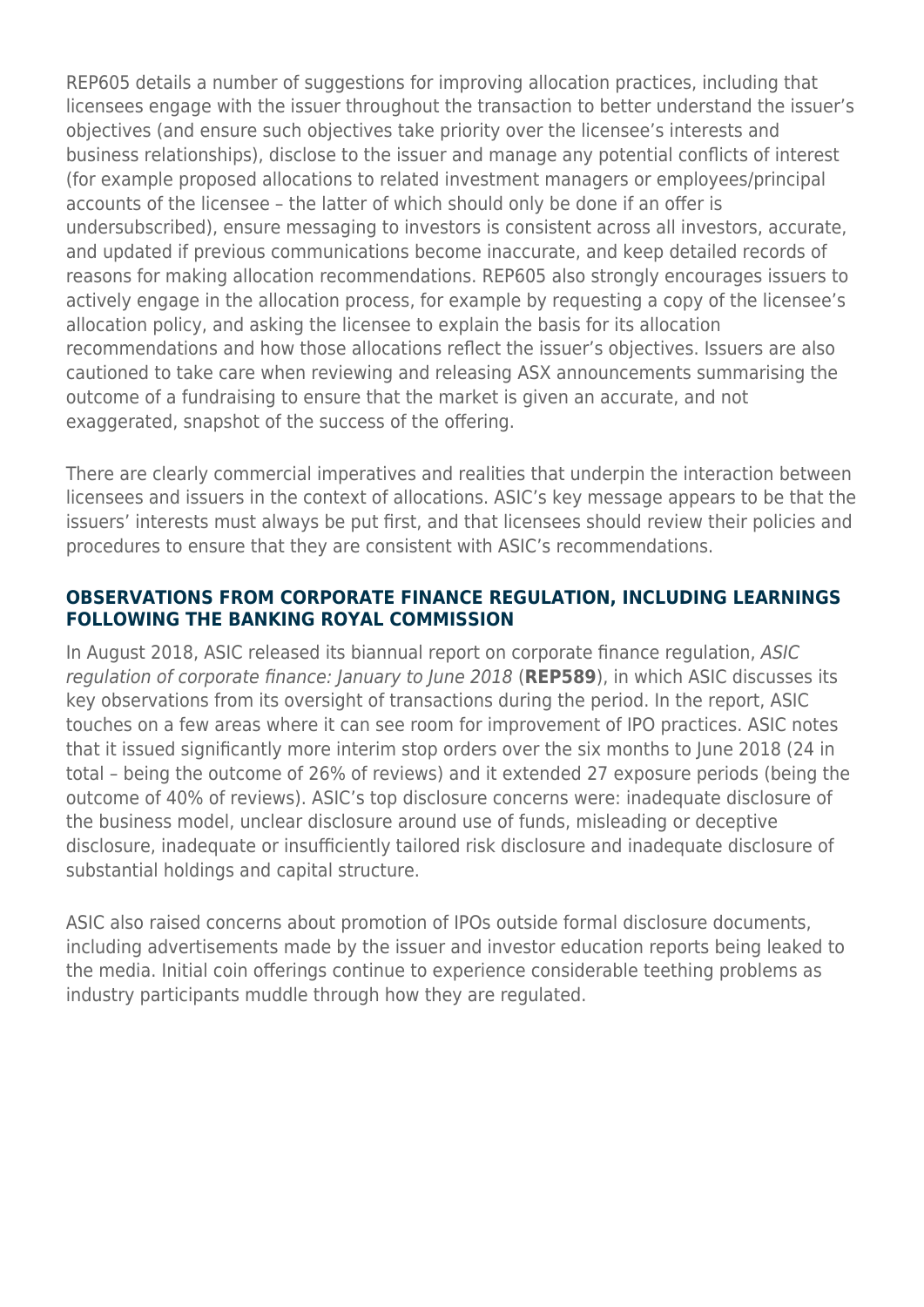In the wake of the release of the Banking Royal Commission final report on 4 February 2019, ASIC encourages financial services companies seeking to undertake an IPO to disclose to potential investors how their business may be affected by the issues raised by the report. This would include any relevant historical and current interaction with regulators and possible outcomes of those interactions, as well as any specific regulatory risks that the business may encounter. With the government confirming that it is likely to act on most of the report's recommendations, financial services companies seeking to undertake an IPO should be aware of any findings and recommendations that may affect expectations of what they should disclose to potential investors. As an example, financial services companies receiving grandfathered commissions should disclose how the abolishment of this conflicted remuneration, which the government has indicated it intends to implement from 1 January 2021, will affect future profits. It would also be worthwhile for financial services companies to disclose any changes they have made in response to the Commission's findings and recommendations, such as to remuneration practises that contribute to misconduct, or removal of conflicts of interest that were to the detriment of the customer.

#### **GUIDANCE ON SELL-SIDE RESEARCH NOW IN EFFECT**

As flagged in our 2017 Australian IPO Review, ASIC published RG264 in December 2017 with the aim of improving the practices of licensees in the handling of material, non-public information and management of conflicts of interest. Readers should be aware that RG264 has now taken effect as at 1 July 2018, and should ensure their compliance measures conform to the standards set out in the guidance.

Whilst market practice in respect of pre-deal research in the post RG264 landscape continues to evolve, we have observed that, whilst generally issuers and licensees continued to see value in preparing pre-deal research, many licensees have moved away from including formal valuation ranges in pre-deal research. Furthermore, the type and extent of other valuation information included in pre-deal research tends to vary on a case-by-case basis, having regard to the nature of the issuing company and its business.

# **ASX**

#### **AMENDMENTS TO GUIDANCE NOTE 1**

Guidance Note 1 (Applying for Admission) was amended in March and July 2018 to:

- identify brokers from which ASX will accept overseas criminal history or bankruptcy checks for persons who will be directors of a company once listed, and to clarify that statutory declarations will only be accepted where such checks are not available from the country in question;
- expand the meaning of security holdings obtained by "artificial means" in the context of achieving minimum spread;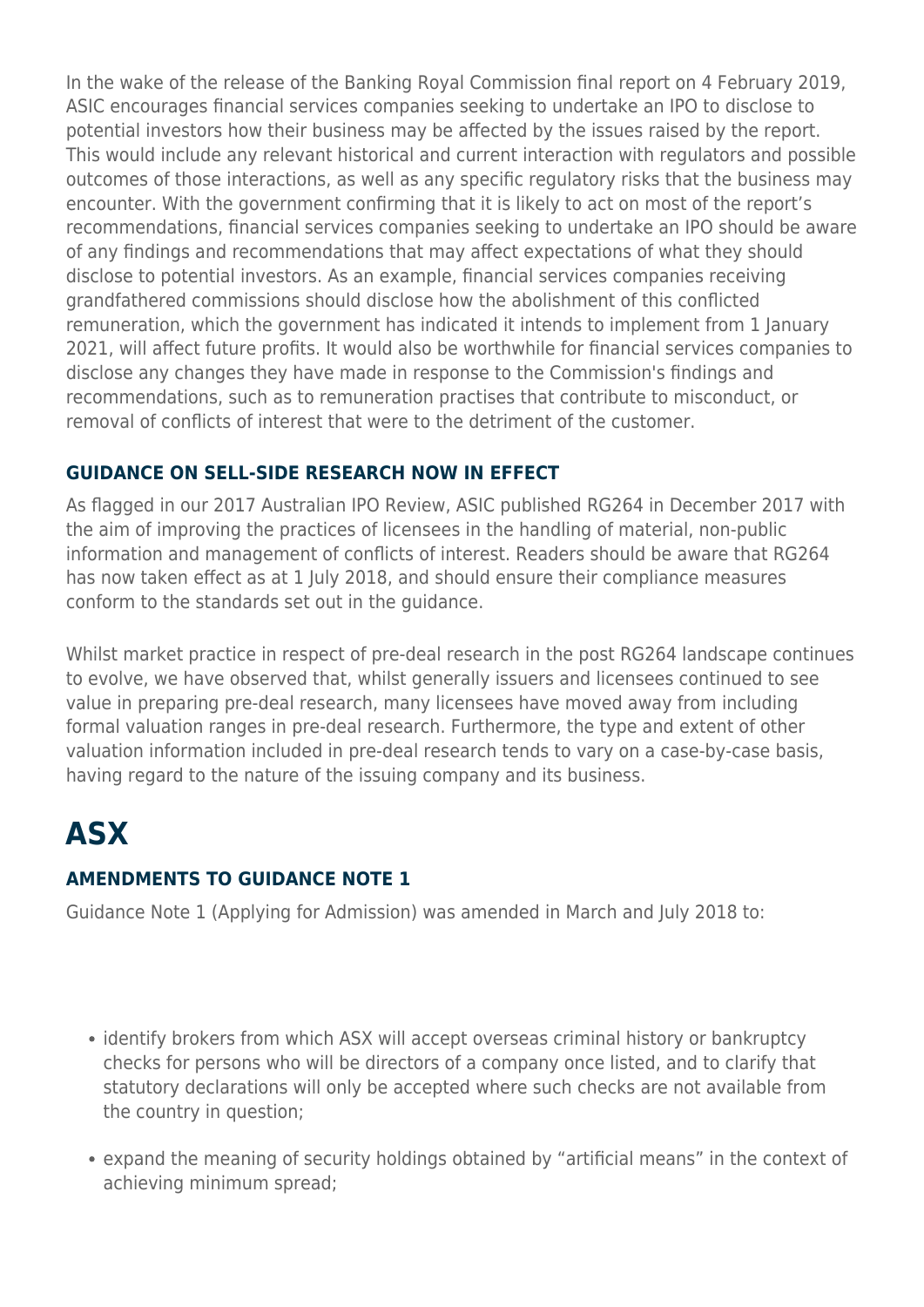- enable ASX to request a report confirming the number of applications received from verified persons to ensure that the minimum spread has been met without artificial means; and
- require the prospectus or PDS of a company established outside Australia seeking to list on the ASX to summarise any taxes or duties that an investor will be required to pay in the company's place of incorporation, registration or establishment (as applicable) or, if there are no such taxes or duties, a statement to that effect.

#### **PROPOSED AMENDMENTS TO ASX LISTING RULES AND GUIDANCE NOTES**

In November 2018, ASX released a consultation paper titled Simplifying, clarifying and enhancing the integrity and efficiency of the ASX listing rules, which proposes and seeks feedback on a range of amendments to the ASX Listing Rules (**Listing Rules** or **LR**) and its appendices, and Guidance Notes. The proposed amendments are intended to improve market disclosures and other market integrity measures, simplify the Listing Rules, improve efficiency of the listing process and ongoing compliance with the Listing Rules, and enhance ASX's powers to enforce compliance.

Some of the key proposed changes to the Listing Rules and Guidance Notes that may be relevant for companies seeking to undertake an IPO include the following:

- companies seeking to list under the assets test can no longer include budgeted revenue and budgeted administration costs for the first full financial year following listing in their working capital calculations (LR 1.3.3);
- CEOs will need to satisfy the good fame and character requirements that directors are currently required to satisfy as a condition for admission (LR 1.1 condition 20);
- persons appointed by a company to communicate with ASX on Listing Rule issues must complete and pass an approved Listing Rule compliance course (LRs 1.1 condition 13 and 12.6);
- companies that are required to lodge quarterly cash flow reports (such as mining companies and start ups) need to disclose their actual use of funds since listing against the intended use of funds disclosed in the listing disclosure document in respect of the quarter, and explain the reason for any material differences(LR 4.7C);
- companies may rely on a provision in their constitution that only requires certain significant holders of securities (for example substantial holders, related parties, service providers and their associates) to execute mandatory (ie ASX imposed) escrow agreements, while such restrictions may be imposed on other security holders with notice provided by the company without executed escrow agreements (Chapter 9, Appendix 9A); and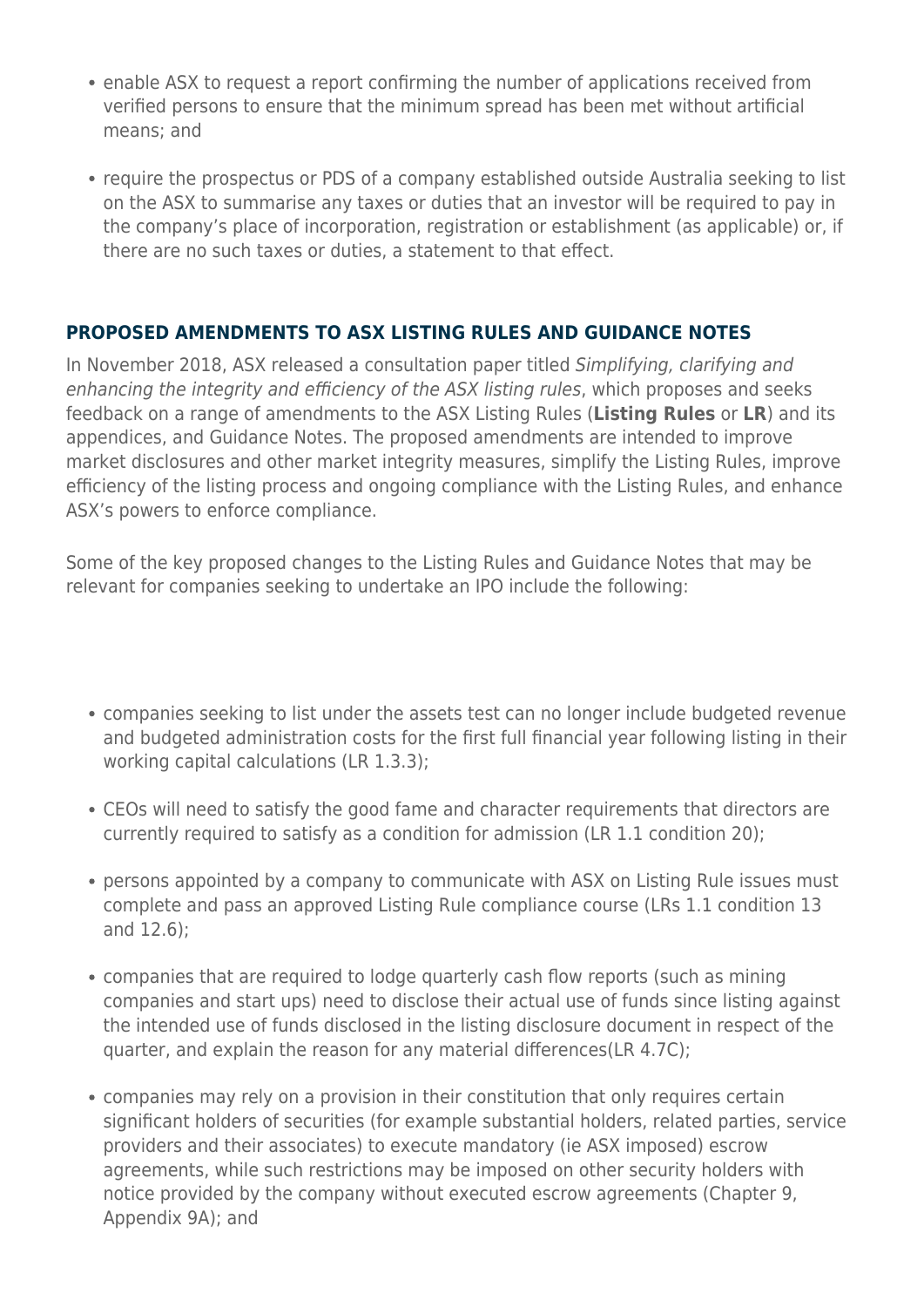• ASX will only waive the requirement for security holders to approve acquisitions and disposals of substantial assets, or issues of equity securities, involving certain persons in a position of influence, in exceptional circumstances where there is no reasonable prospect of such persons (either themselves or through their connections) influencing the transaction, with ASX noting that "the bar in this regard is high" (LRs 10.1, 10.11, Guidance Note 24, Guidance Note 25).

Feedback on the consultation package is due by 1 March 2019. ASX proposes to implement the changes on 1 July 2019.

#### **ENDNOTES**

1. See Report 486: Sell-side research and corporate advisory: Confidential information and conflicts (August 2016) and Regulatory Guide 264: Sell-side research (December 2017), the latter of which was discussed in our 2017 Australian IPO Review.

[Please click here to return to the main page](https://www.herbertsmithfreehills.com/latest-thinking/ready-for-launch-the-2018-australian-ipo-review)